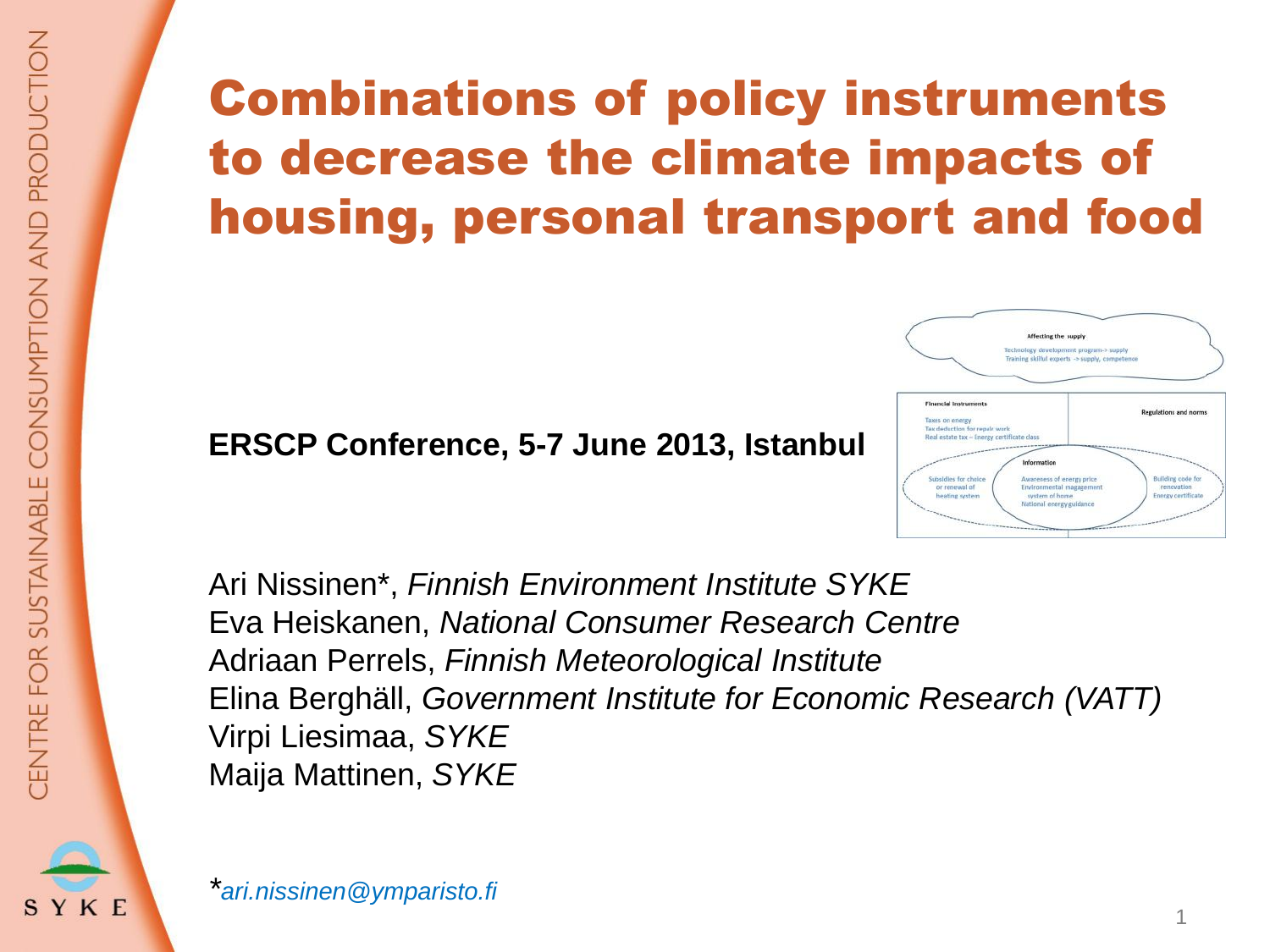### First: We consider the whole 'system' when we talk about the consumption

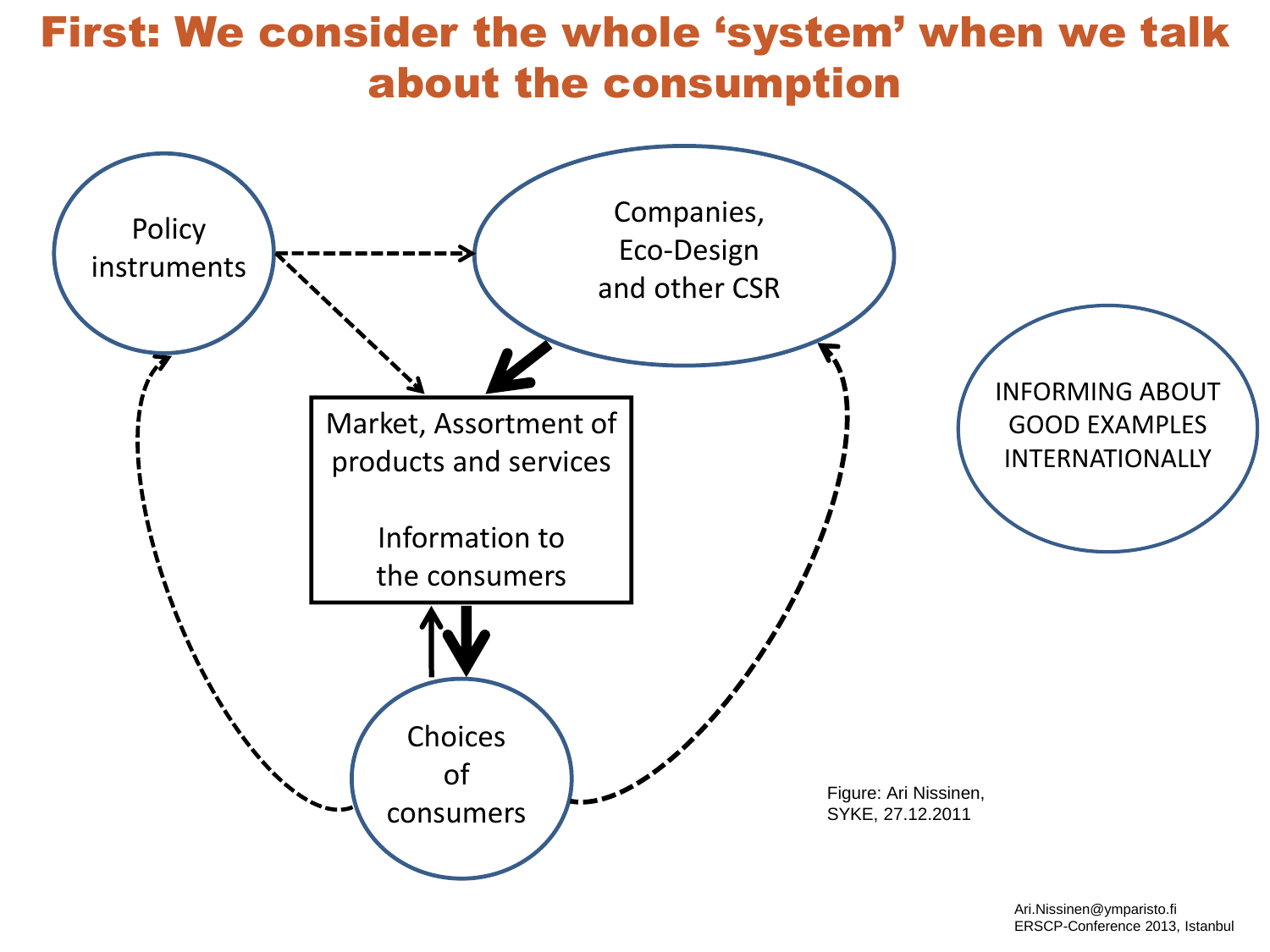# Aims of the KUILU-study

- evaluate the existing policy instruments in Finland that can decrease the greenhouse-gas emissions from housing, passenger traffic and food
- develop packages of instruments that would improve the policy effectiveness regarding decreasing of greenhouse gas emissions caused by consumption of households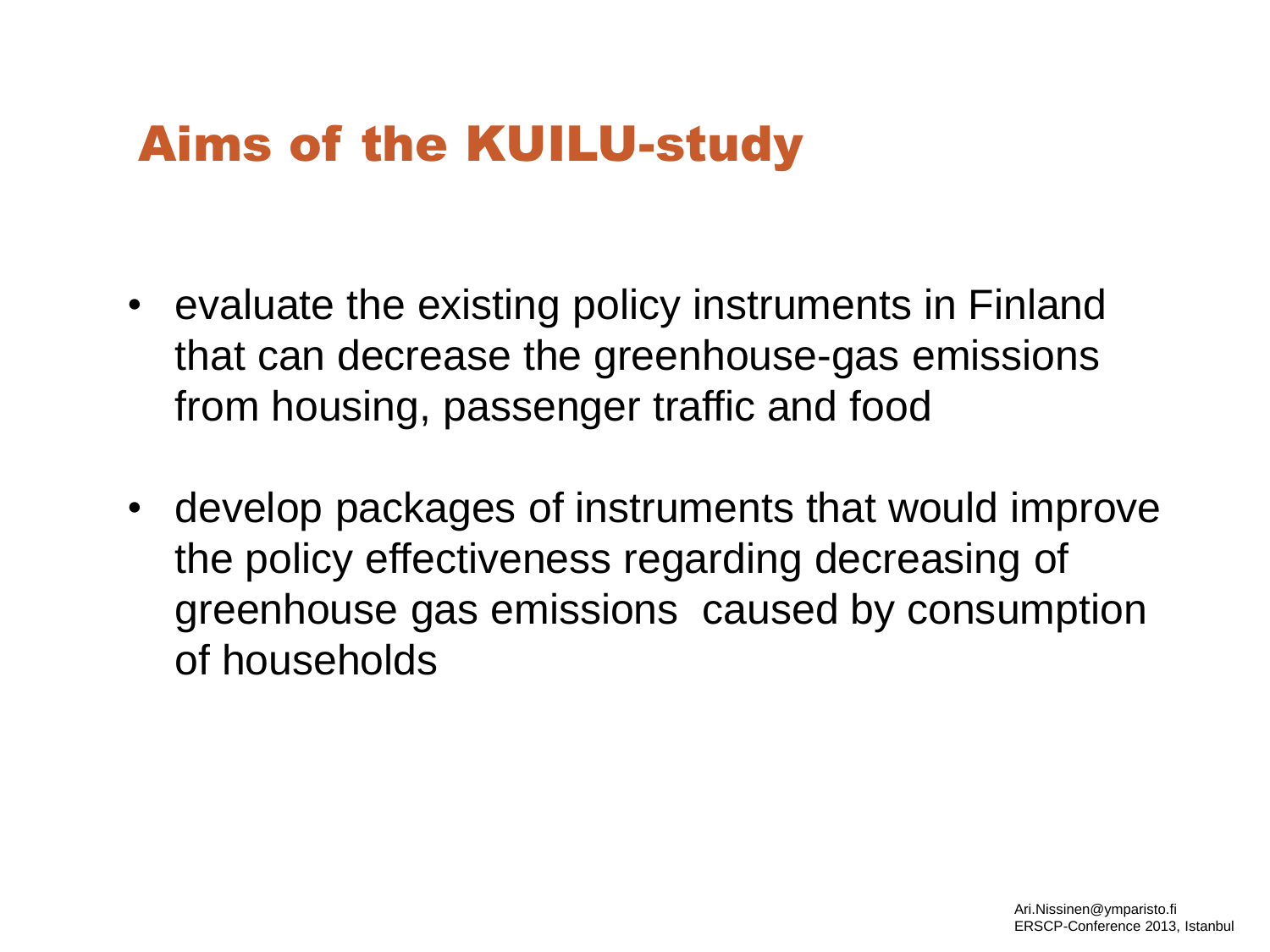### The process to develop and assess the policy packages

- (1) identification and screening of existing instruments that can have major effects on the climate impacts of consumption
- (2) evaluation of the impacts of the policy instruments
- (3) a workshop with policy makers for identification of possible new policy instruments and suitable policy packages
- (4) evaluation of the impacts of the policy packages
- (5) a final workshop with policy makers to develop recommendations.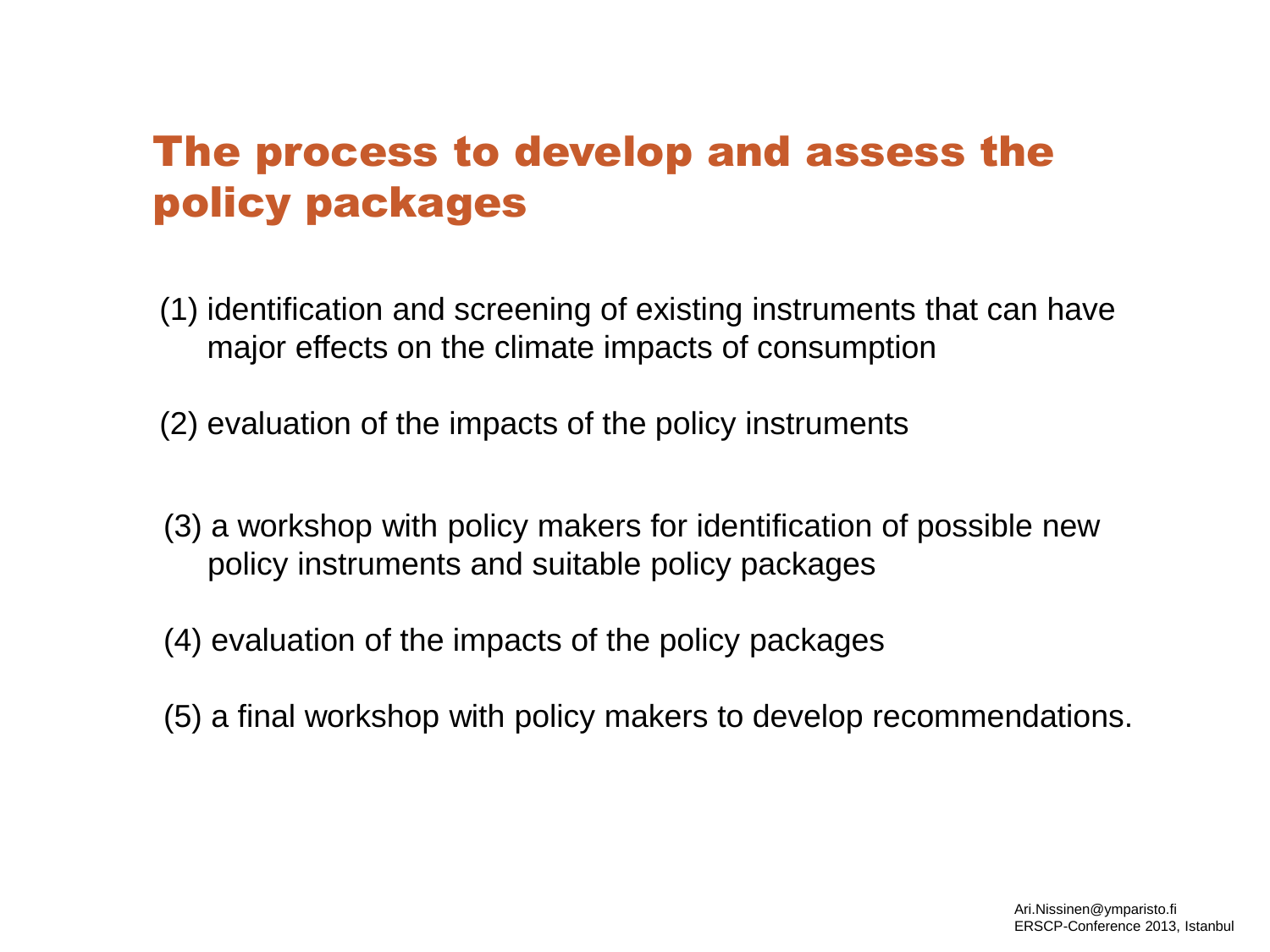### Recent annual GHG emission levels, in million tons (MT) of CO<sub>2</sub>-eq.

| <b>Sectors</b>                        | <b>Levels</b><br>2005 | Levels<br>2009 |
|---------------------------------------|-----------------------|----------------|
| <b>Housing</b><br>- from energy use   | 9.6                   | 10.6           |
| - via ETS* sectors                    | 7.2                   | 8.3            |
| - via other sectors                   | 2.4                   | 2.3            |
| <b>Transport</b><br>- from energy use | 7.5                   | 7.4            |
| - via ETS sectors                     | 0.6                   | 0.7            |
| - via other sectors                   | 6.9                   | 6.7            |
| Food<br>- from production chain (I-O) | 8.5                   |                |

*Finland's total greenhouse gas (GHG) emissions are around 70 Mt* 

\* EU Emission Trading System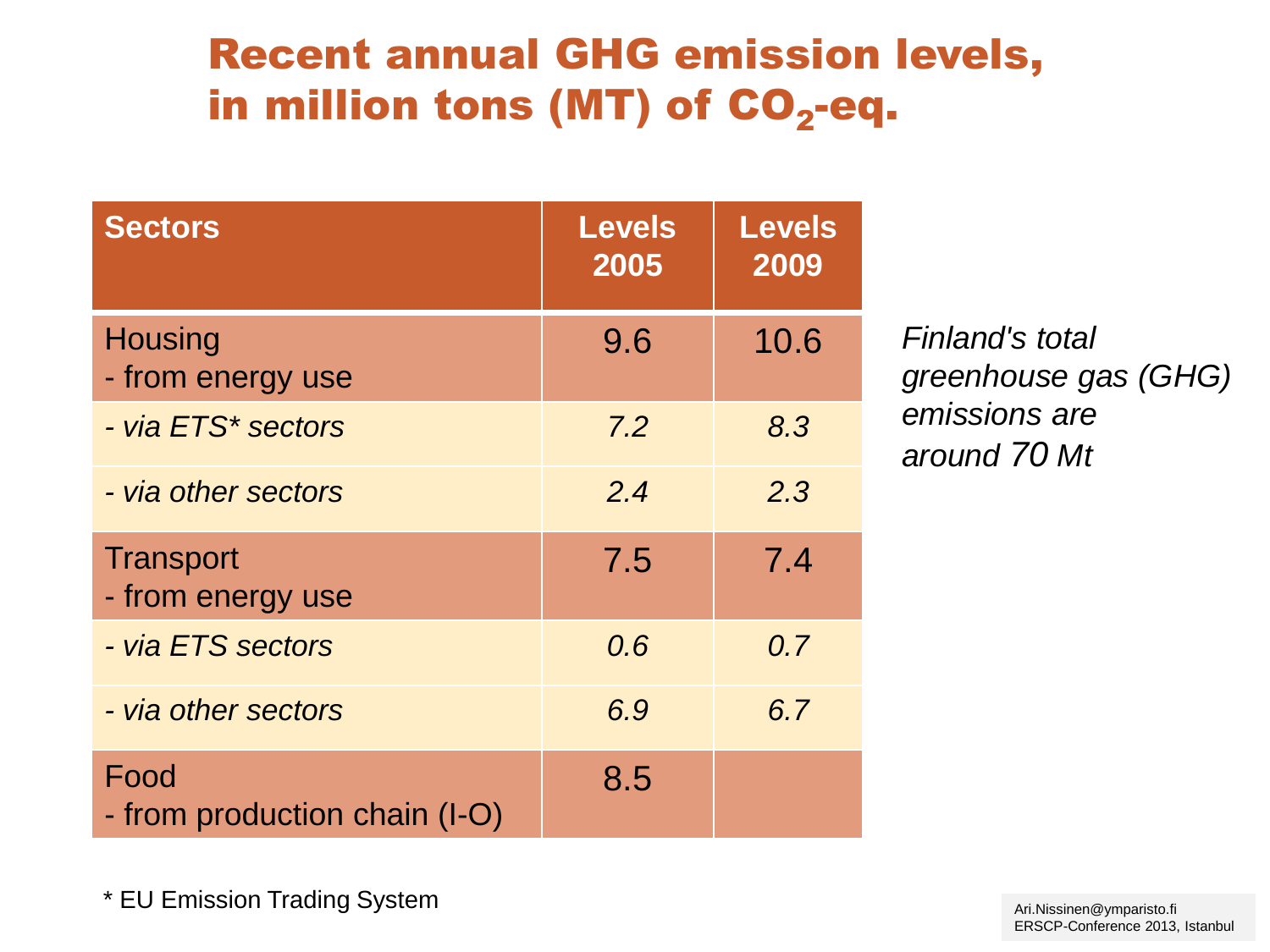### Estimated decrease in annual greenhouse-gas emissions due to existing policy instruments

| <b>Policy instrument</b>                                           | <b>Estimated</b><br>emissions<br>[t CO <sub>2</sub> e/a] | decrease | in | <b>Further information</b>                                                                   |
|--------------------------------------------------------------------|----------------------------------------------------------|----------|----|----------------------------------------------------------------------------------------------|
| Building code for new buildings,<br>energy efficiency requirements | 4 000 000                                                |          |    | Decrease in year 2008. Requirements<br>were introduced to the building code in<br>year 1976. |
| EU Energy label                                                    | 170 000                                                  |          |    | Decrease in year 2010. The labelling<br>was started in year 1994.                            |

|                                                                  | Estimated                | decrease | in                      |                                                                         |
|------------------------------------------------------------------|--------------------------|----------|-------------------------|-------------------------------------------------------------------------|
| <b>Policy instrument</b>                                         | emissions.<br>It CO-e/al |          |                         | <b>Further information</b>                                              |
| Building code for new buildings,                                 | 4 000 000                |          |                         | Decrease in year 2008. Requirements                                     |
| energy efficiency requirements                                   |                          |          |                         | were introduced to the building code in                                 |
|                                                                  |                          |          |                         | vear 1976.                                                              |
| <b>EU Energy label</b>                                           | 170 000                  |          |                         | Decrease in year 2010. The labelling                                    |
|                                                                  |                          |          |                         | was started in year 1994.                                               |
|                                                                  | <b>Estimated</b>         | decrease | $\overline{\mathbf{m}}$ |                                                                         |
| <b>Policy instrument</b>                                         | <i>emissions</i>         |          |                         | <b>Further information</b>                                              |
|                                                                  | It $CO$ -e/al            |          |                         | (see more in Heiskanen et al. 2012)                                     |
|                                                                  | Shortly                  | In year  |                         |                                                                         |
|                                                                  | the I<br>after           | 2020 or  |                         |                                                                         |
|                                                                  | <i>introduction</i>      | 2030     |                         |                                                                         |
|                                                                  | of the                   |          |                         |                                                                         |
|                                                                  | instrument.              |          |                         |                                                                         |
| Effects of eco-design directive on                               |                          | 340 000  |                         | In year 2020.                                                           |
| appliances at households                                         |                          |          |                         |                                                                         |
| Taxes on energy                                                  | 340 000                  |          |                         | During a couple of vears after                                          |
|                                                                  |                          |          |                         | increased taxes in vear 2011.                                           |
| Subsidies for choice or renewal of                               | 40,000                   |          |                         | In year 2007.                                                           |
| heating system, blocks of flats                                  |                          |          |                         |                                                                         |
| Subsidies for choice or renewal of                               | 25 000                   |          |                         | In year 2007.                                                           |
| heating system, houses                                           |                          |          |                         |                                                                         |
| Tax deduction for repair work                                    | (25000)                  |          |                         | Estimated to be at the same level as                                    |
|                                                                  |                          |          |                         | subsidies, no separate statistics.                                      |
| Energy experts in block of flats                                 | 1400                     |          |                         | In year 2005.                                                           |
| National energy guidance                                         |                          | 40 000   |                         | In year 2020.                                                           |
| Energy certificate                                               |                          | 700 000  |                         | In year 2030.                                                           |
| Real-time metering of electricity                                |                          | 60 000   |                         | In year 2020.                                                           |
| consumption                                                      |                          |          |                         |                                                                         |
| Land use planning for more compact                               |                          | 36 000   |                         | In year 2020.                                                           |
| community structure                                              |                          | 140,000  |                         | In year 2020, when 20 % of traffic in                                   |
| Road pricing / Road user charges                                 |                          | (700000) |                         | the priced roads. (In parenthesis if all                                |
|                                                                  |                          |          |                         | roads involved).                                                        |
| Taxes on fuels                                                   |                          |          |                         |                                                                         |
|                                                                  | 180 000                  |          |                         | In year 2010, with 10% increase in                                      |
|                                                                  | 430                      |          |                         | price and 2,5% decrease in traffic.<br>In year 2000.                    |
| Public transport ticket for employees<br>as a part of the salary |                          |          |                         |                                                                         |
| Dependence of purchase tax and                                   |                          | 800 000  |                         | In year 2020.                                                           |
|                                                                  |                          |          |                         |                                                                         |
| annual tax on the CO <sub>2</sub> emission of<br>the vehicle.    |                          |          |                         |                                                                         |
| Promotion of sustainable                                         |                          | 62 000   |                         |                                                                         |
| development in the restaurants of the                            |                          |          |                         | In year 2020, assuming one vegetarian<br>lunch per week, and subsequent |
| public sector (lunch meals in                                    |                          |          |                         | increase of 10 % at homes                                               |
| schools, kindergartens etc.)                                     |                          |          |                         |                                                                         |
| Separate collection for biowaste                                 | 73 000                   |          |                         | In year 2009.                                                           |
| Beverage packaging tax                                           | 57 000                   |          |                         | In year 2009, beer.                                                     |
|                                                                  |                          |          |                         |                                                                         |

#### Table 3 in the paper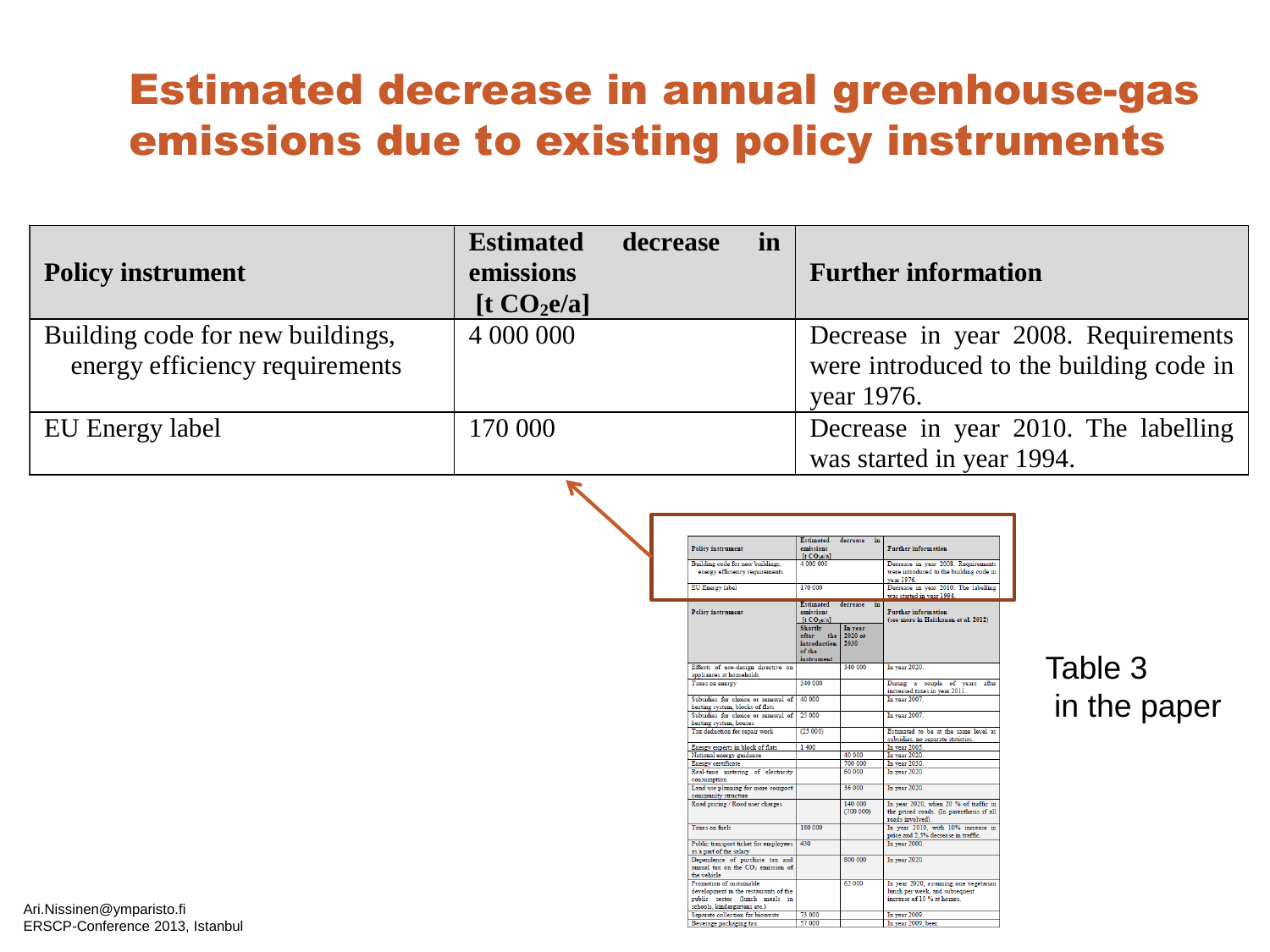### Estimated decrease in annual greenhouse-gas emissions due to various policy instruments: 1) Housing

| <b>Policy instrument</b>                                              | <b>Estimated</b><br>emissions<br>$\left[ \frac{1}{2} \mathbf{CO}_2 \mathbf{e}/\mathbf{a} \right]$ | decrease<br>in             |
|-----------------------------------------------------------------------|---------------------------------------------------------------------------------------------------|----------------------------|
|                                                                       | <b>Shortly</b><br>after the<br>introduction<br>of the<br>instrument                               | In year<br>2020 or<br>2030 |
| Effects of eco-design directive on<br>appliances at households        |                                                                                                   | 340 000                    |
| Taxes on energy                                                       | 340 000                                                                                           |                            |
| Subsidies for choice or renewal of<br>heating system, blocks of flats | 40 000                                                                                            |                            |
| Subsidies for choice or renewal of                                    | 25 000                                                                                            |                            |
| heating system, houses                                                |                                                                                                   |                            |
| Tax deduction for repair work                                         | (25000)                                                                                           |                            |
| Energy experts in block of flats                                      | 1 400                                                                                             |                            |
| National energy guidance                                              |                                                                                                   | 40 000                     |
| Energy certificate                                                    |                                                                                                   | 700 000                    |
| Real-time metering of electricity<br>consumption                      |                                                                                                   | 60 000                     |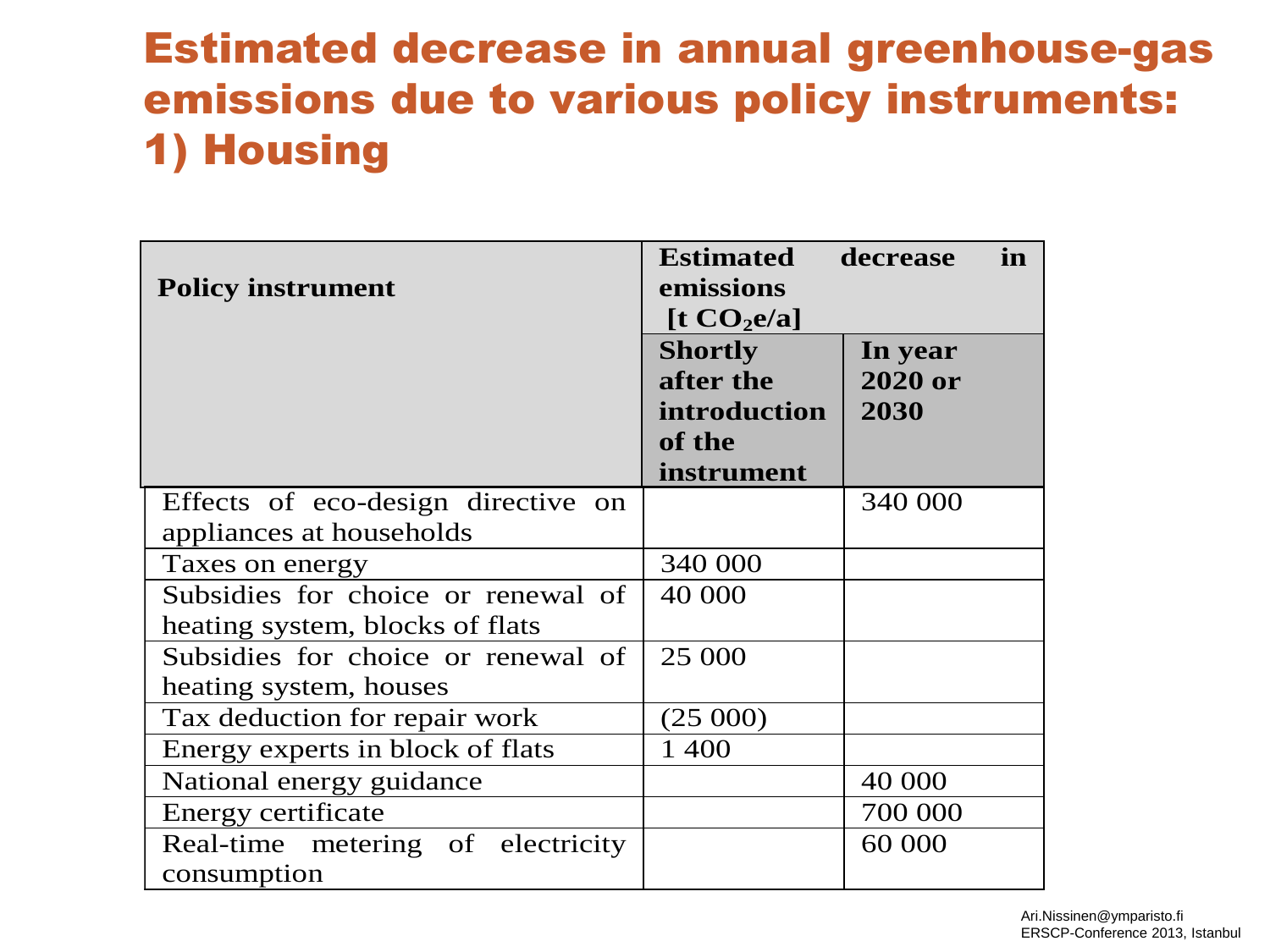### Estimated decrease in annual greenhouse-gas emissions due to various policy instruments: 2) Personal traffic

| <b>Policy instrument</b>                                                             | <b>Estimated</b><br>emissions<br>$\left[ \frac{1}{2} \mathbf{CO}_2 \mathbf{e}/\mathbf{a} \right]$ | decrease<br>in             |
|--------------------------------------------------------------------------------------|---------------------------------------------------------------------------------------------------|----------------------------|
|                                                                                      | <b>Shortly</b><br>after the<br><i>introduction</i><br>of the<br>instrument                        | In year<br>2020 or<br>2030 |
| Land use planning for more compact                                                   |                                                                                                   | 36 000                     |
| community structure                                                                  |                                                                                                   |                            |
| Road pricing / Road user charges                                                     |                                                                                                   | 140 000<br>(700000)        |
| Taxes on fuels                                                                       | 180 000                                                                                           |                            |
| Public transport ticket for employees<br>as a part of the salary                     | 430                                                                                               |                            |
| Dependence of purchase tax and<br>annual tax on the $CO2$ emission of<br>the vehicle |                                                                                                   | 800 000                    |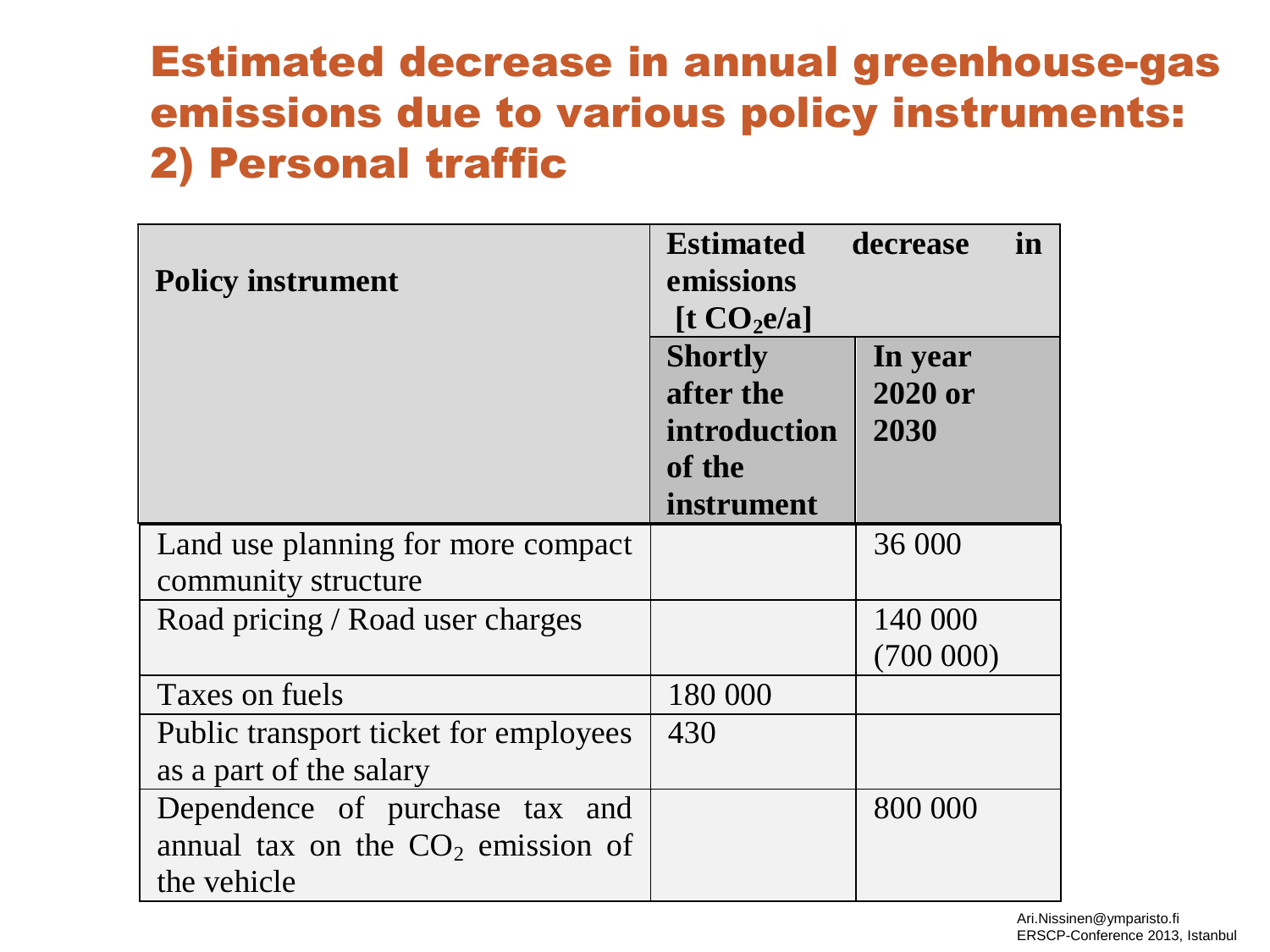### Estimated decrease in annual greenhouse-gas emissions due to various policy instruments: 3) Food

| <b>Policy instrument</b>                             | <b>Estimated</b><br>emissions<br>$\left[ \frac{1}{2} \mathbf{CO}_2 \mathbf{e}/a \right]$ | in<br>decrease |
|------------------------------------------------------|------------------------------------------------------------------------------------------|----------------|
|                                                      | <b>Shortly</b>                                                                           | In year        |
|                                                      | after the                                                                                | 2020 or        |
|                                                      | introduction                                                                             | 2030           |
|                                                      | of the                                                                                   |                |
|                                                      | instrument                                                                               |                |
| Promotion of sustainable                             |                                                                                          | 62 000         |
| development in the restaurants of the                |                                                                                          |                |
| public sector (lunch meals<br>$\overline{\text{in}}$ |                                                                                          |                |
| schools, kindergartens etc.)                         |                                                                                          |                |
| Separate collection for biowaste                     | 73 000                                                                                   |                |
| Beverage packaging tax                               | 57 000                                                                                   |                |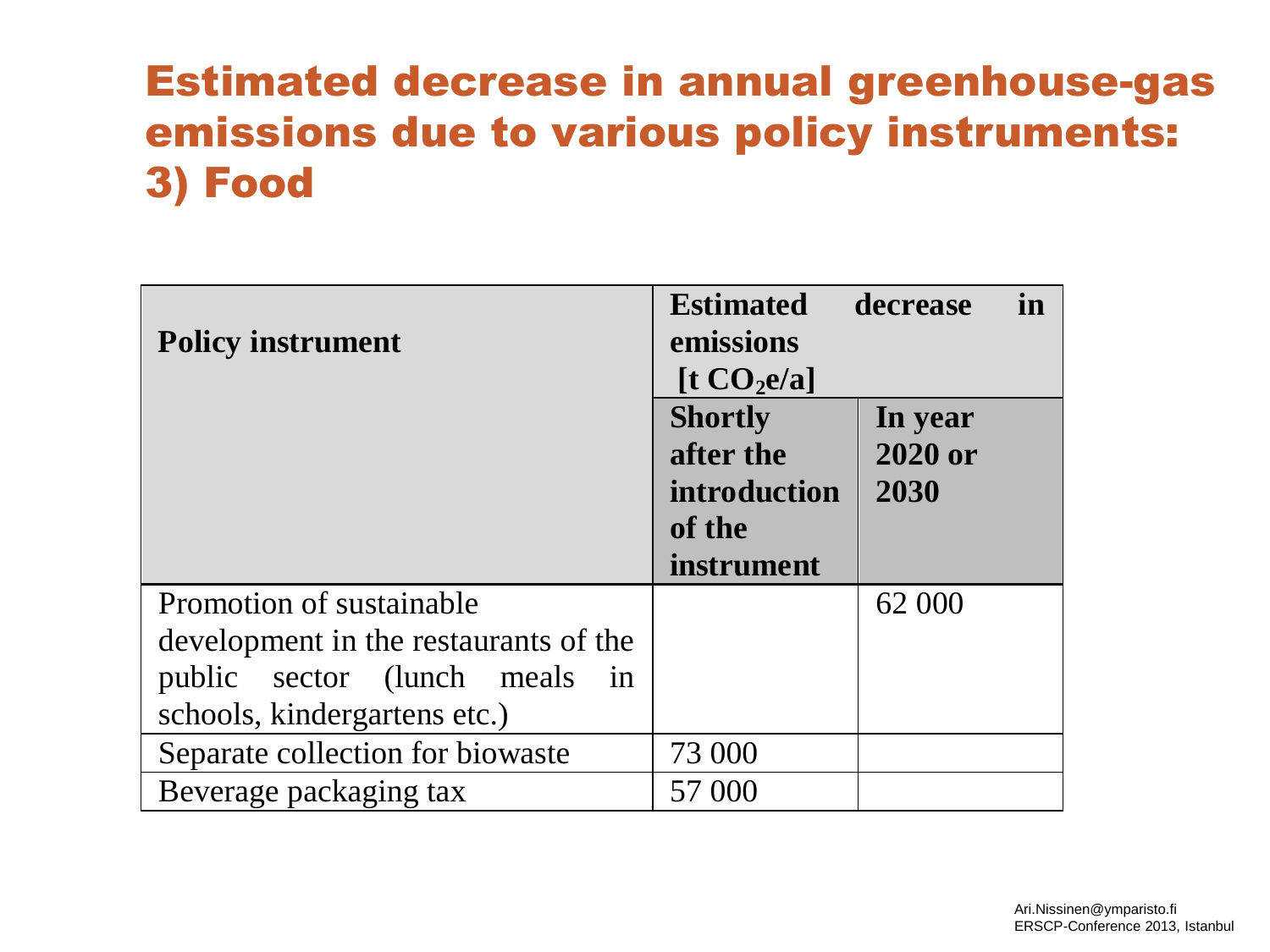### Interactions between policy instruments were considered

| Direct (D) Interaction |                  |                  | <b>Indirect (I) Interaction</b>  | <b>Fundamental</b> |                                  |                |
|------------------------|------------------|------------------|----------------------------------|--------------------|----------------------------------|----------------|
|                        |                  |                  |                                  |                    |                                  | mismatch $(F)$ |
| prerequisite           | supportive       | replacing        | conflicting                      | increased          | reduced                          |                |
| D P                    | D S              | D R              | D C                              | potential          | potential                        | F              |
|                        |                  |                  |                                  | $\Gamma$           | R/P                              |                |
| weak<br>$^{+}$         | weak<br>$^{+}$   | weak<br>$^{+}$   | weak<br>$\overline{\phantom{a}}$ | weak<br>$^{+}$     | weak<br>$\overline{\phantom{a}}$ |                |
| $++$                   | $++$             | $++$             |                                  | $++$               |                                  |                |
| moderate               | moderate         | moderate         | moderate                         | moderate           | moderate                         |                |
| $+++$                  | $+++$            | $+++$            |                                  | $+++$              |                                  |                |
| strong                 | strong           | strong           | strong                           | strong $*$         | strong $*$                       |                |
| $\overline{0}$<br>none | $\theta$<br>none | $\theta$<br>none | $\theta$<br>none                 | none<br>$\theta$   | none                             |                |

\*) less likely to occur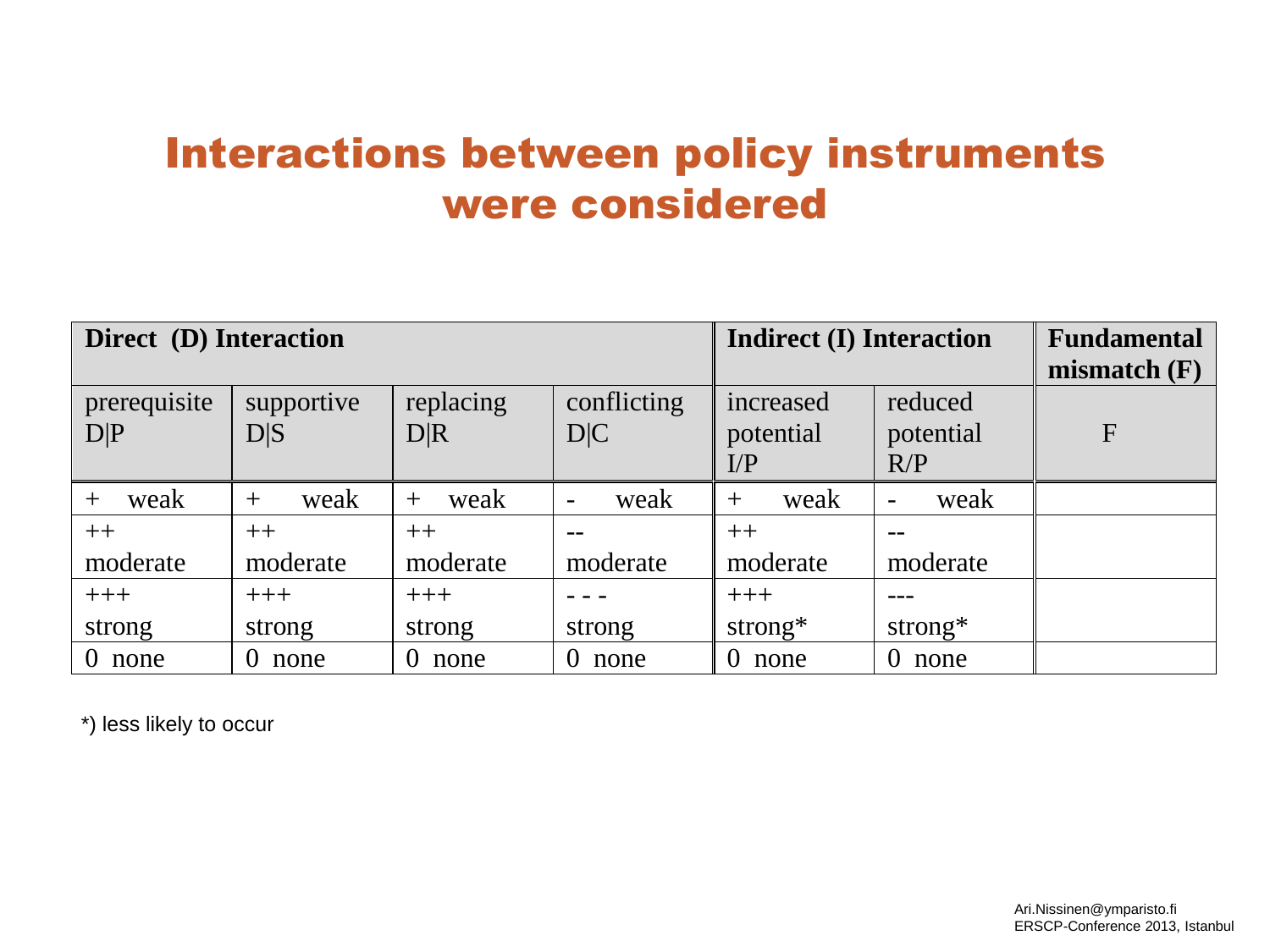### Example of interaction effects review table – case housing

| Asumis <u>en</u><br>ohjaus-<br>keino-<br>matriisi                         | a)<br>Raken-<br>tamis-<br>määrä-<br>vkset | Ы)<br>Eco-<br><b>Design</b><br>direktii-<br>vin vai-<br>kutukset<br>laittei-<br>siin | c)<br>Energia-<br>verot                                                                                           | d)<br>Asuin-<br>kerros-<br>talojen<br>energia-<br>avustus                                 | e)<br>Pien-<br>taloien<br>energia-<br>avustus<br>$(2006 -$<br>2008)                                                                          | f)<br>Koti-<br>talous-<br>vähennys                                                                                                                             | g)<br>Energia-<br>ekspertti-<br>toiminta                                                         | h)<br>Energia-<br>neuvon-<br>ta.                                                                         | i)<br>Energia-<br>todistus                                                                                     | j)<br>Reaali-<br>aikainen<br>sähkön-<br>mittaus                                                                                | k)<br><b>EUm</b><br>energia-<br>merkki                                                                              |
|---------------------------------------------------------------------------|-------------------------------------------|--------------------------------------------------------------------------------------|-------------------------------------------------------------------------------------------------------------------|-------------------------------------------------------------------------------------------|----------------------------------------------------------------------------------------------------------------------------------------------|----------------------------------------------------------------------------------------------------------------------------------------------------------------|--------------------------------------------------------------------------------------------------|----------------------------------------------------------------------------------------------------------|----------------------------------------------------------------------------------------------------------------|--------------------------------------------------------------------------------------------------------------------------------|---------------------------------------------------------------------------------------------------------------------|
| ΑĪ<br>Rakentamis-<br>määräykset                                           |                                           | AI-b<br>Ō                                                                            | Al-c<br>Ō                                                                                                         | AI-d<br>Ō                                                                                 | Al-e<br>Ō                                                                                                                                    | $AI-f$<br>0                                                                                                                                                    | Al-g<br>Ō                                                                                        | Al-h<br>0<br>Mutta<br>rakennus-<br>valvonnan<br>neuvonta<br>tärkeää!                                     | Al-i<br>$E/L +$<br>Uudet tiu-<br>kat rakent-<br>max.<br>hyvä ener-<br>gialuokka                                | Al-i<br>o                                                                                                                      | Al-k<br>O                                                                                                           |
| A <sub>2</sub><br>Eco-Design<br>direktiivin<br>vaikutukset<br>laitteisiin |                                           |                                                                                      | $A2-c$<br>$S/K +$<br>On mah-<br>dollista<br>välttää<br>veroja<br>uusilla<br>energia-<br>tehokkailla<br>laitteilla | $A2-d$<br>o                                                                               | $A2-e$<br>o                                                                                                                                  | $A2-f$<br>o                                                                                                                                                    | $A2-g$<br>$S/K +$<br>Ekspertti<br>voi neuvoa<br>uusista<br>energia-<br>tehokkaista<br>laitteista | $A2-h$<br>$S/K +$<br>Neuvo-<br>ja voi<br>neuvoa<br>uusista<br>energia-<br>tehok-<br>kaista<br>laitteista | $A2-i$<br>$S/K +$<br><b>Uudet</b><br>kiinteistö-<br>laitteet.<br>-> hyvä<br>energia-<br>luokka                 | $A2-i$<br>$S/K +$<br><b>Uudet</b><br>energia-<br>tehokkaat<br>laitteet<br>näkyvät<br>mittauksissa                              | $A2-k$<br>$S/K$ +++<br><b>Uudet saavat</b><br>hyvän A-<br>luokan.<br>Lisä-info<br>joka anne-<br>taan mer-<br>kissä. |
| A3<br>Energiaverot                                                        |                                           |                                                                                      |                                                                                                                   | $A3-d$<br>$E/L + +$<br>Verot<br>kannusta-<br>vat inves-<br>toimaan.<br>ja avustus<br>myös | A3-e<br>$E/L + +$<br>Verot<br>kannusta-<br>vat inves-<br>toimaan.<br>ja avustus<br>myös                                                      | $A3-f$<br>$E/I$ ++<br>Verot<br>kannustavat<br>investoi-<br>maan, ja<br>vähennys<br>myös                                                                        | $A3-g$<br>S/K+<br>Energia-<br>ekspertti<br>voi moti-<br>voida ener-<br>giansäästöä<br>veroilla   | $A3-h$<br>$S/K +$<br>Energia-<br>neuvoja<br>voi mo-<br>tivoida<br>energian-<br>säästöä<br>veroilla       | A3-i<br>$E/L +$<br>Energia-ve-<br>rojen vuok-<br>si kannattaa<br>hankkia<br>hyvän ener-<br>gialuokan<br>asunto | A3-j<br>$S/K++$<br>Verot<br>motivoivat<br>seuraamaan<br>ja vähen-<br>tämään<br>sähkönkulu-<br>tusta                            | $A3-k$<br>$E/L + +$<br>Energiaverot<br>motivoivat<br>valitsemaan<br>energiamer-<br>kin perus-<br>teella             |
| A4<br>Asuinkerros-<br>talojen ener-<br>gia-avustus                        |                                           |                                                                                      |                                                                                                                   |                                                                                           | A4.e.<br>$S/E + + +$<br>Loogista ja<br>tasapuo-<br>lista että<br>molempia<br>tuetaan.<br>Voisiko<br>yhdistää<br>yhdeksi<br>avustuk-<br>seksi | A4.f<br>o                                                                                                                                                      | A4-g<br>$S/K$ +++<br>Ekspertillä<br>suuri rooli<br>remontin<br>suunnitte-<br>lussa               | A4-h<br>$S/K++$<br>Neu-<br>vonnalla<br>suuri rooli<br>remontin<br>suunnitte-<br>lussa                    | A4.i<br>$S/K+++$<br>Avustuk-<br>sella ja<br>investoin-<br>nilla ener-<br>gialuokka<br>saadaan<br>paremmaksi    | A4-i<br>$S/K++$<br>Mittauksella<br>voidaan löy-<br>tää remon-<br>tin kohteita<br>ia osittain<br>todentaa<br>remontin<br>tehoa  | A4-k<br>$S/K++$<br><b>Remontissa</b><br>voidaan<br>valita hyvän<br>energialuo-<br>kan laitteita                     |
| A5<br>Pientalojen<br>energia-<br>avustus<br>$(2006 - 2008)$               |                                           |                                                                                      |                                                                                                                   |                                                                                           |                                                                                                                                              | $A5-f$<br>S/S<br>Tarvittaisi<br>selkeitä<br>ohjeita,<br>kummasta<br>korvataan.<br>Vähennys ei<br>kohdennu<br>yhtä selväs-<br>ti energia-<br>remonttei-<br>hin. | $A5-g$<br>Ō<br>pientalossa<br>ei ole muita<br>eksperttejä<br>kuin asukas<br>itse                 | $A5-h$<br>$S/E + + +$<br>Neuvon-<br>nan tulee<br>vastata<br>avustusta<br>koskeviin<br>kysymyk-<br>siin   | A5-i<br>$S/K$ +++<br>Avustuk-<br>sella ja<br>investoin-<br>nilla ener-<br>gialuokka<br>saadaan<br>paremmaksi   | A5-i<br>$S/K$ ++<br>Mittauksella<br>voidaan löy-<br>taa remon-<br>tin kohteita<br>ia osittain<br>todentaa<br>remontin<br>tehoa | $A5-k$<br>$S/K + +$<br>Remontissa<br>voidaan<br>valita hyvän<br>energialuo-<br>kan laitteita                        |

*Sorry, in Finnish!*

*Codes from the previous table were used, but in Finnish. E.g. S/K = D/S*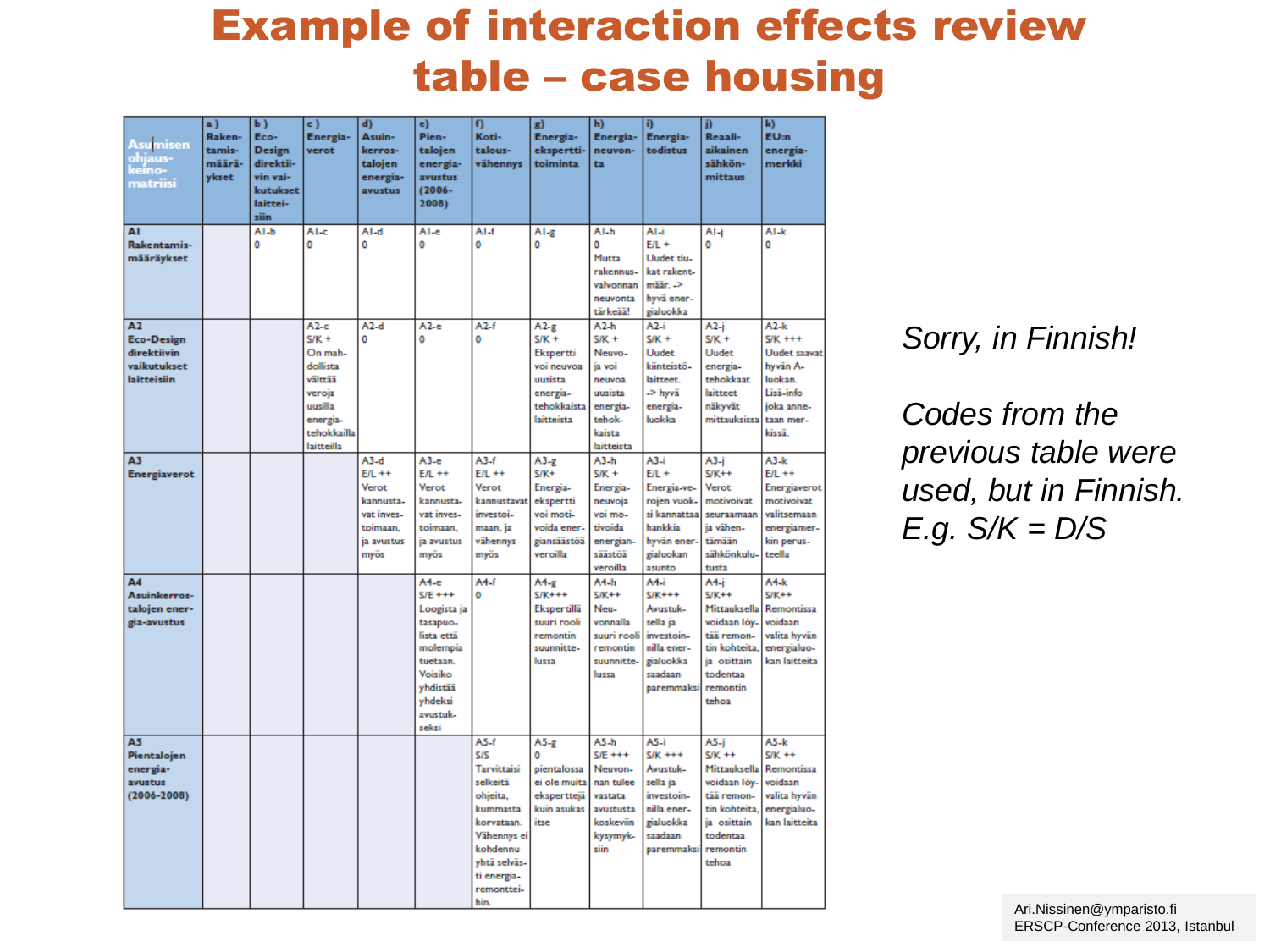### Policy package for climate-friendly housing

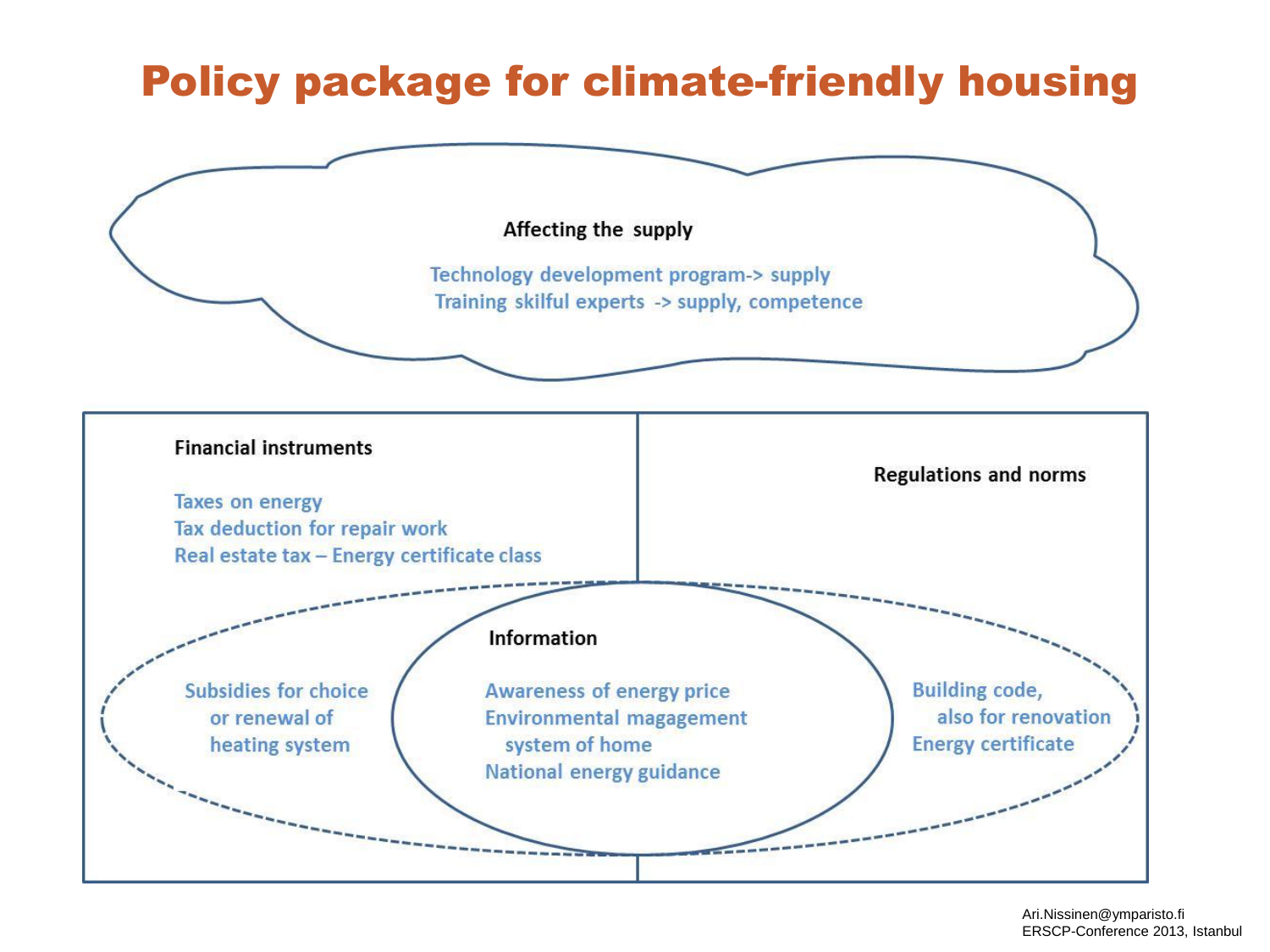### Policy package for climate-friendly personal traffic

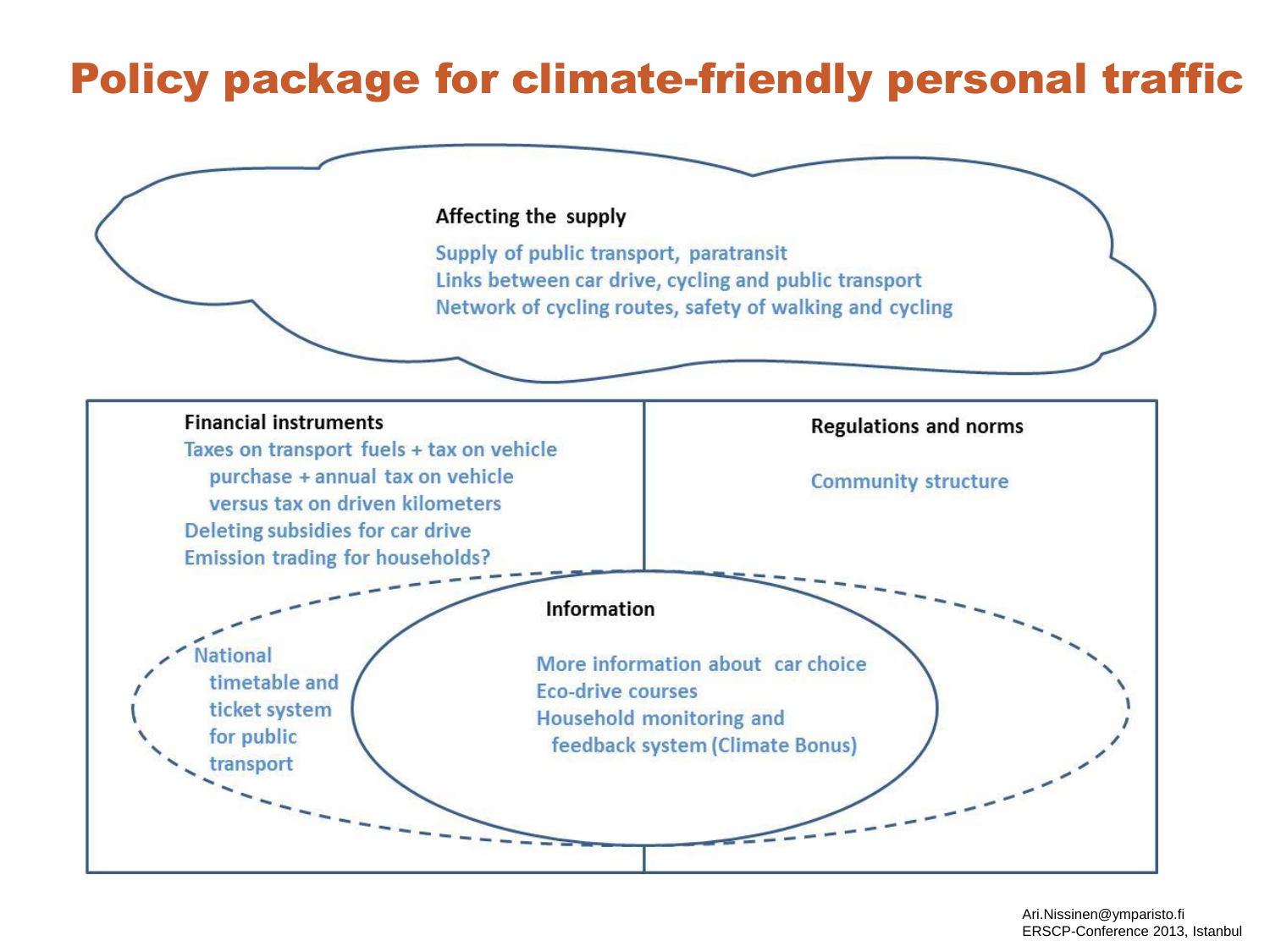### Policy package for climate-friendly food

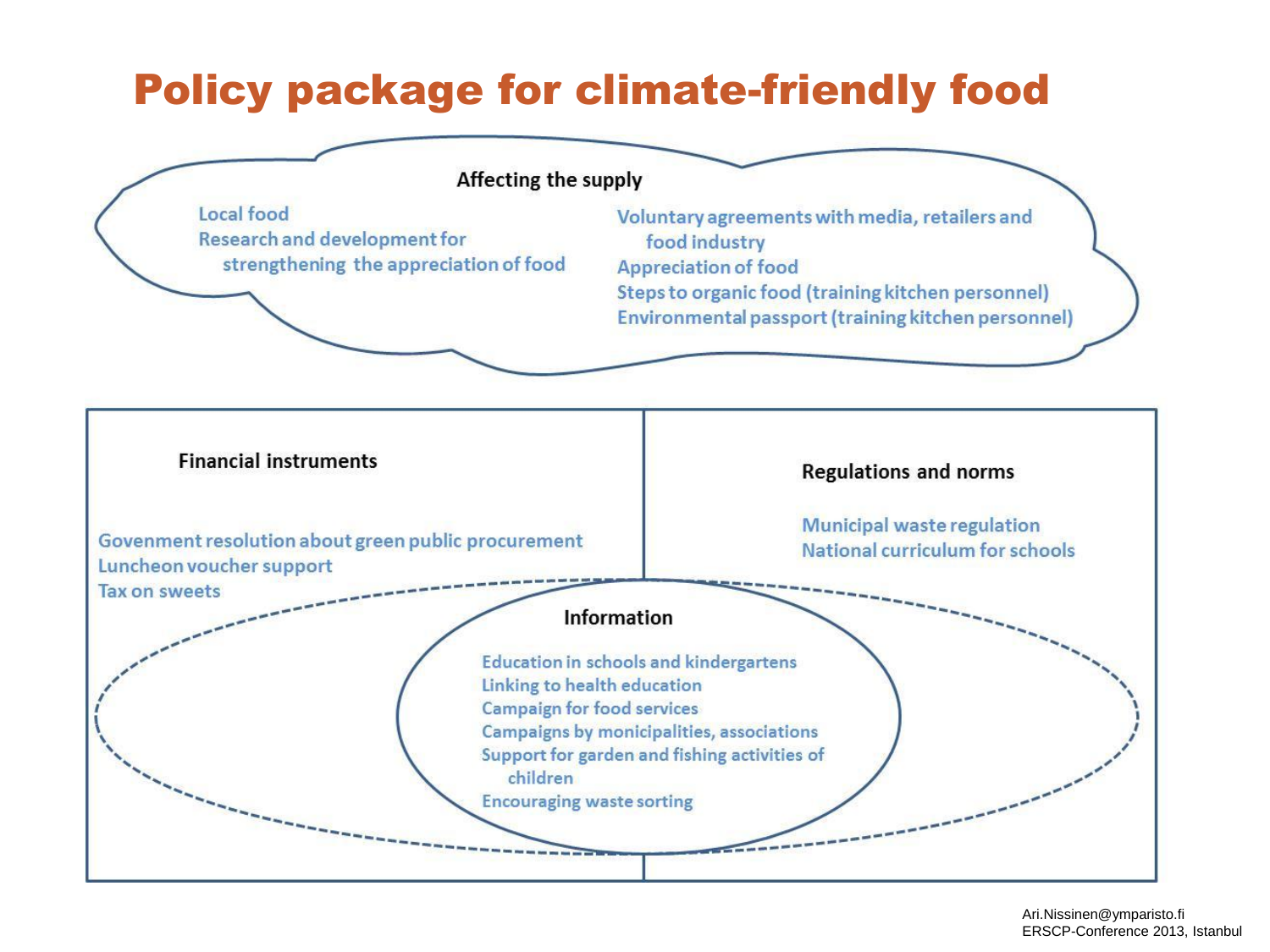### Decrease in emissions 2020

| <b>Housing</b>                                                                                                                     | <b>Personal traffic</b>                                                                                                                                                                                                                                                       | <b>Food</b>                                                                                                                |
|------------------------------------------------------------------------------------------------------------------------------------|-------------------------------------------------------------------------------------------------------------------------------------------------------------------------------------------------------------------------------------------------------------------------------|----------------------------------------------------------------------------------------------------------------------------|
| - from energy use                                                                                                                  | - from energy use                                                                                                                                                                                                                                                             | emissions of<br>production chain,<br>cooking, and<br>waste phase                                                           |
| Decrease altogether 2.0 Mt*<br>renovations 1.3 Mt<br>habits 0.36 Mt<br>choice of eco-design<br>appliances 0.34 Mt<br>Compare with: | Decrease altogether 2.1 Mt<br>public transport, walking<br>and cycling 0.07 Mt<br>stronger differentiated<br>$\overline{a}$<br>taxes on cars and higher<br>fuel taxes 0.92 Mt<br>tax on driven<br>$\blacksquare$<br>kilometers 1.0 Mt<br>information 0.1 Mt<br>$\blacksquare$ | Decrease altogether 0.5 Mt<br>low-emission<br>$\Delta$<br>catering 0.13 Mt<br>appreciation of food<br>(less waste) 0.35 Mt |
| <b>Emissions 2009, 10.6 Mt</b>                                                                                                     | Emissions 2009, 7.4 Mt                                                                                                                                                                                                                                                        | Emissions 2005, 8.5 Mt                                                                                                     |

\*Assuming that relative emissions of electricity and district heat, g/kWh, do not change, and that the total room area does not increase. Decrease in emissions is 3.2 Mt when assumed change in energy production is taken into account, out of which 1.5 Mt would be the effect of the policy package.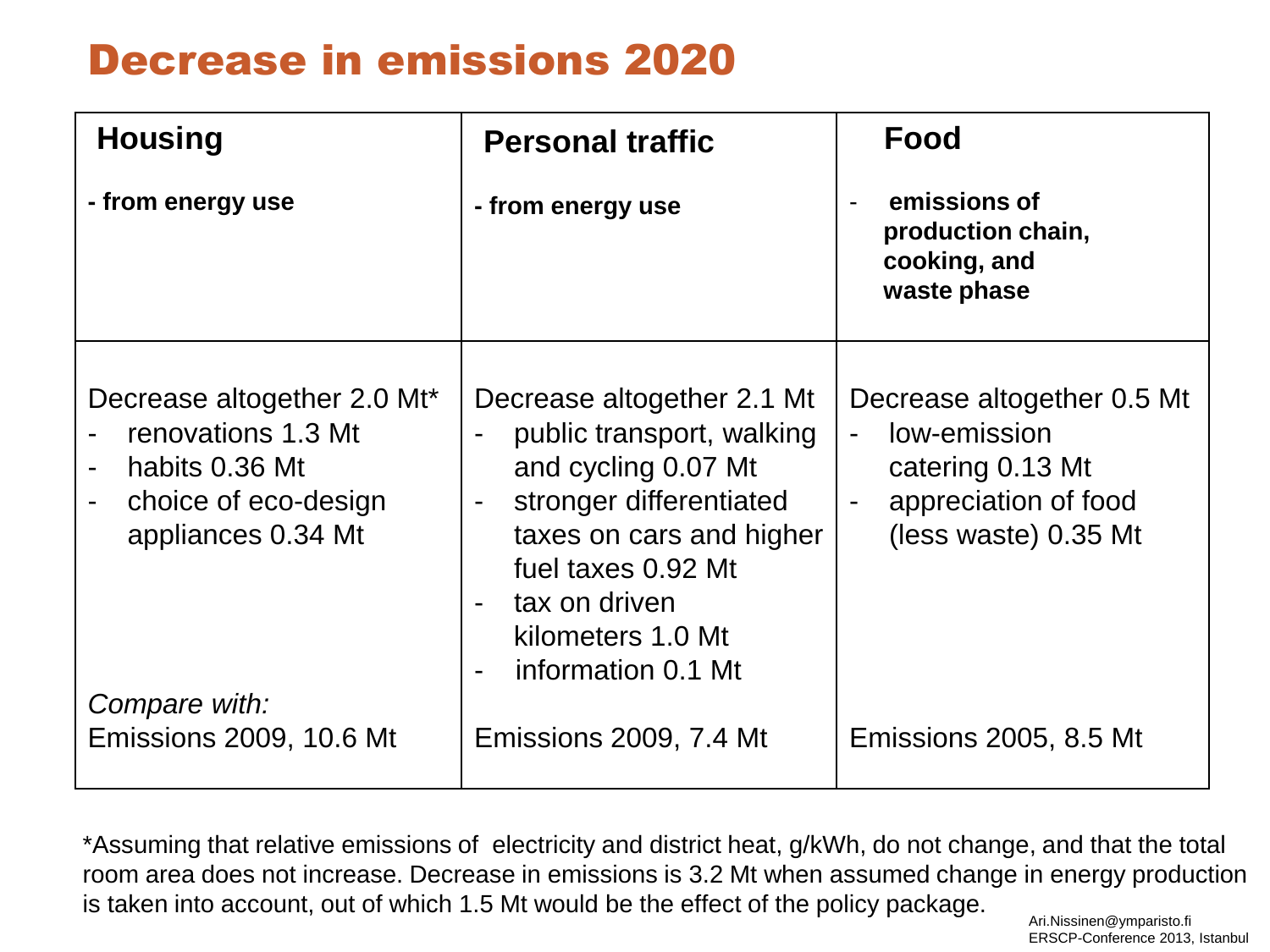## Conclusions

Existing policy instruments in Finland have had large impacts on greenhouse-gas emissions.

The assessment of the developed policy packages indicated that the efficiency of the measures can be increased.

When a set of instruments is examined as a whole, as combinations of policy instruments or 'policy packages', the synergy benefits between measures can be reinforced and hence overall effectiveness can be improved.

Acceptability of the policy instruments is a prime issue.

Good implementation of each policy measure plays a crucial role for acceptability.

Long-term consistency and evidence of the effectiveness of the measures are essential both for the success and for the acceptability of climate policy.